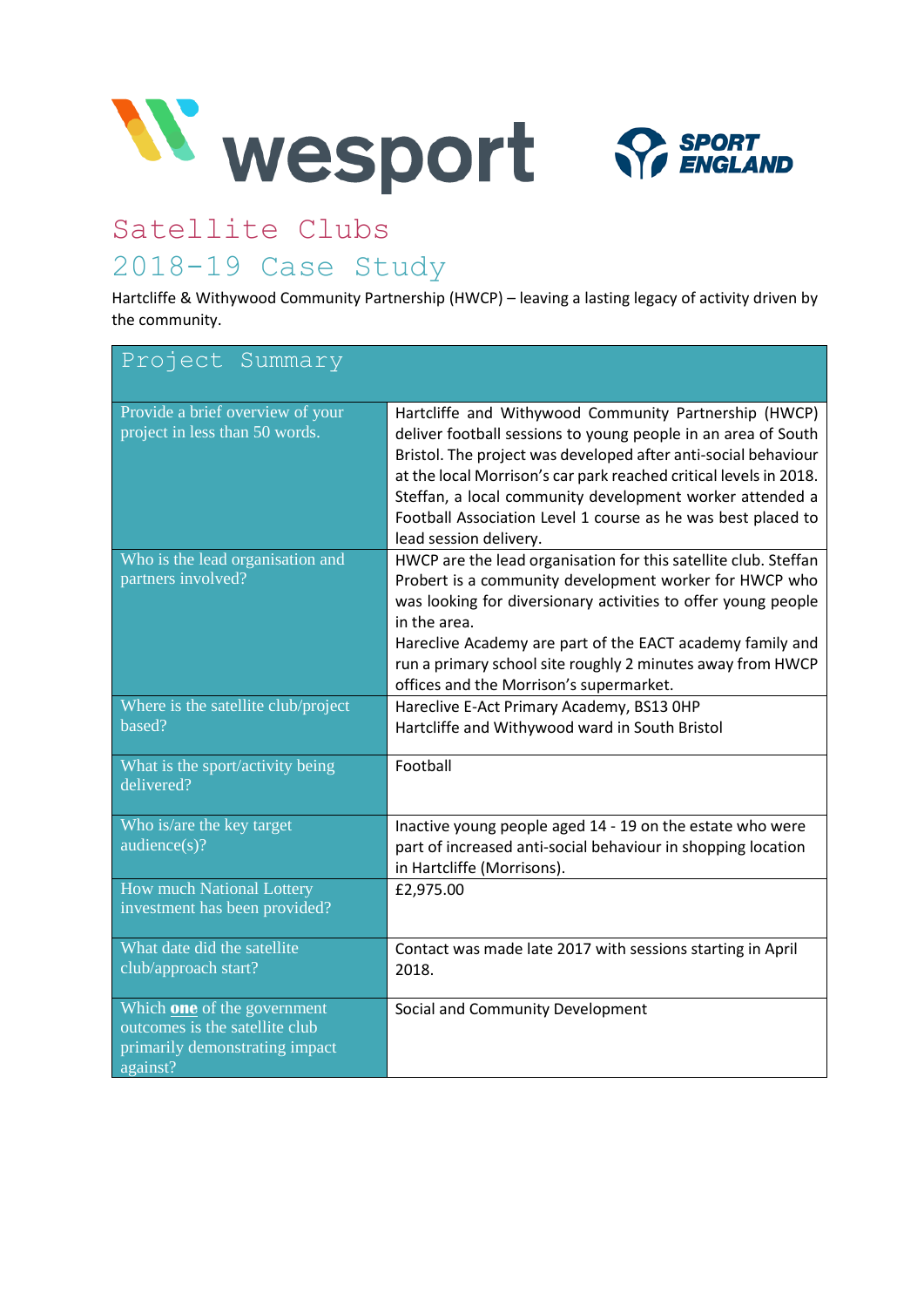### What were you aiming to achieve?

The HWCP football projects aims to foster positive relationships and decrease anti-social behaviour locally. It also aims to leave a lasting legacy of activity that is sustainable through the community and not reliant upon funding. The perceived lack of opportunity locally for young people is leading them to live inactive lifestyles.

Hartcliffe & Withywood ward has a population of 19,030 residents, with 5,021 of those registered within the 0 – 15 year old banding. This is the second largest population of children in Bristol and well above the Bristol average (Mid population statistics 2017). The ward is in the top 10% of the most deprived areas in England. Hartcliffe & Withywood ranked last out of all Bristol wards in the 'Healthy Lifestyles' section of the Bristol Quality of Life Survey for 2017–18. The ward ranked below the Bristol average for 6 out of 8 measurements related to healthy lifestyles:



See source pages for further details

Insight, Performance and Intelligence Service, Bristol City Council

www.bristol.gov.uk/statistics

The ward also ranks in last place for life expectancy in males and third from last for life expectancy in females. Hartcliffe & Withywood also features joint highest figures for premature mortality, cancer and cardiovascular disease [\(Hartcliffe & Withywood Statistical Ward Profile 2018\)](https://www.bristol.gov.uk/documents/20182/436737/Hartcliffe+and+Withywood.pdf/49d31847-00da-471c-95c8-82630662e073).

As one of the three most deprived wards in Bristol, some investment has already been directed toward Hartcliffe & Withywood. Notably, as a Core City Bristol has some additional investment and the ward has been in receipt of funding through the Bristol Core Cities physical activity programme. The report commissioned by Bristol City Council through Research Box (Bristol Local Needs Insight) directed investment in Hartcliffe & Withywood. This focussed on:

- Older people and families
- Target levels of disability / mobility
- Increase connection between HHEAG (Hartcliffe Health & Environment Action Group) and GPs

As a result of relationship building, being part of the steering group and acting as delivery partners for the Core Cities programme, Wesport were led to further work in the Hartcliffe & Withywood ward.

Hartcliffe and Withywood Community Partnership (HWCP) is a community led organisation, representing and working on behalf of a community on the Southern edge of Bristol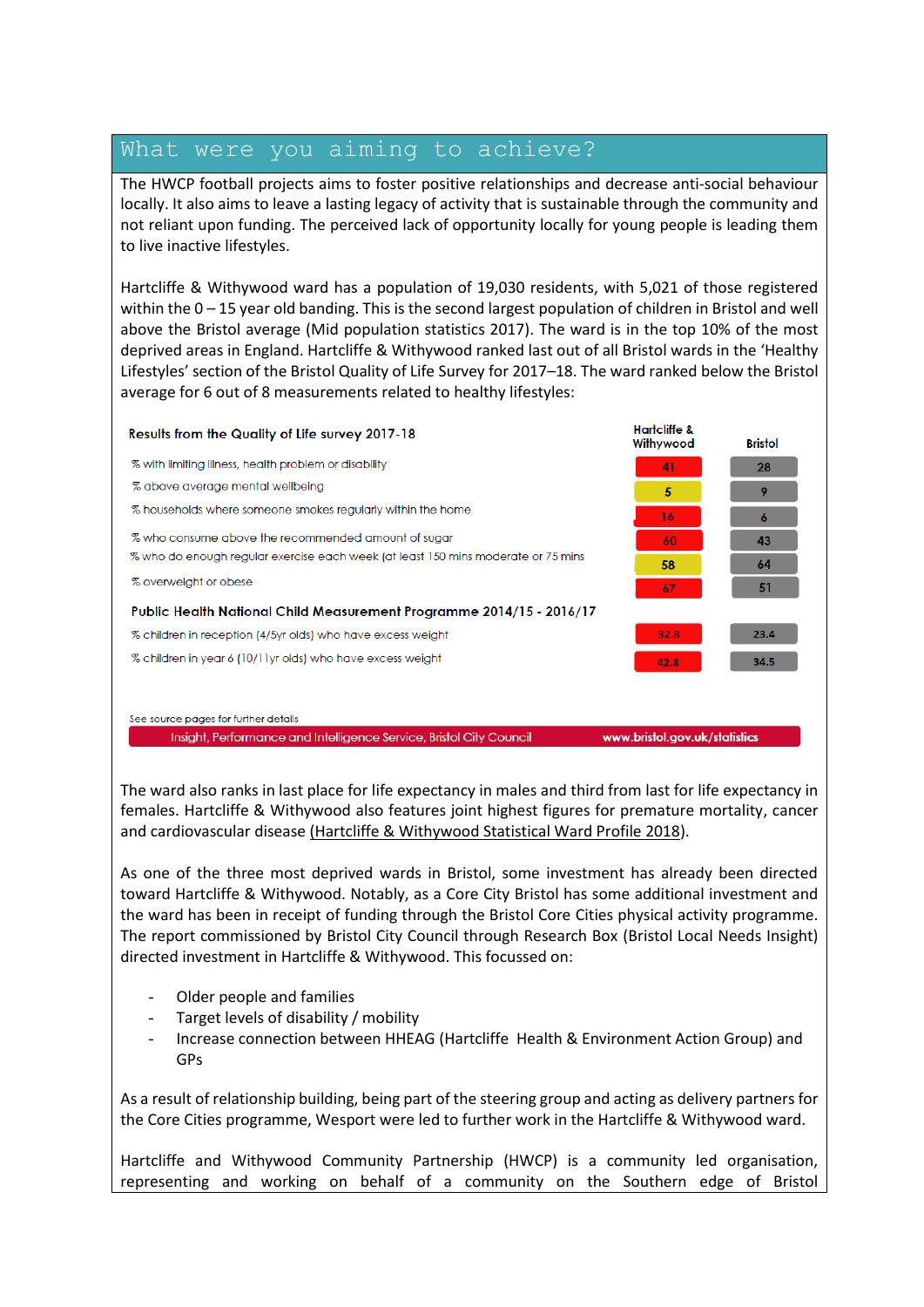[\(https://hwcp.org.uk/\)](https://hwcp.org.uk/). HWCP are based in offices at a central location in Hartcliffe amongst a row of local shops and opposite the Morrison's supermarket which has a large car parking facility. Anti social behaviour outside the entrance to Morrison's and in the car park reached 'critical' in early 2018. Steffan Probert, Community Development Worker (CDW) for HWCP managed to engage a large group of young people who were central to the issues at the shopping centre. Working with Morrison's, Steffan had an area of the car park cordoned off and attracted a large number of young people by setting up an informal football session in the car park! Initial taster sessions were run by Bristol Sport Community Foundation which saw upwards of sixty young people in attendance. Steffan acknowledged that the young people were complaining about the lack of activities and safe spaces to gather. Local sports clubs are available but generally involve travel and other barriers such as membership fees.

Due to these barriers, Steffan looked at the viability of setting up weekly sessions to capture the demand from the young people. Set within a two minute walk from the Morrison's car park, is Hareclive Academy EAT, a Primary School location with two 3G surface pitches in an enclosed MUGA. There are outer secure gates around the school facility which are closed off when HWCP are not delivering sessions on the pitches. The school has access to a sports hall, climbing wall and future plans to reopen the youth centre that is attached to their facility.

Due to the presence Wesport had in the area and the beginnings of relationships with HHEAG and HWCP, we were guided towards supporting Steffan with his ambition to capitalise on the demand he had captured through his community sessions. As Steffan was a member of a team who played football locally, there was a natural Hub Club already established – Hartcliffe Saints.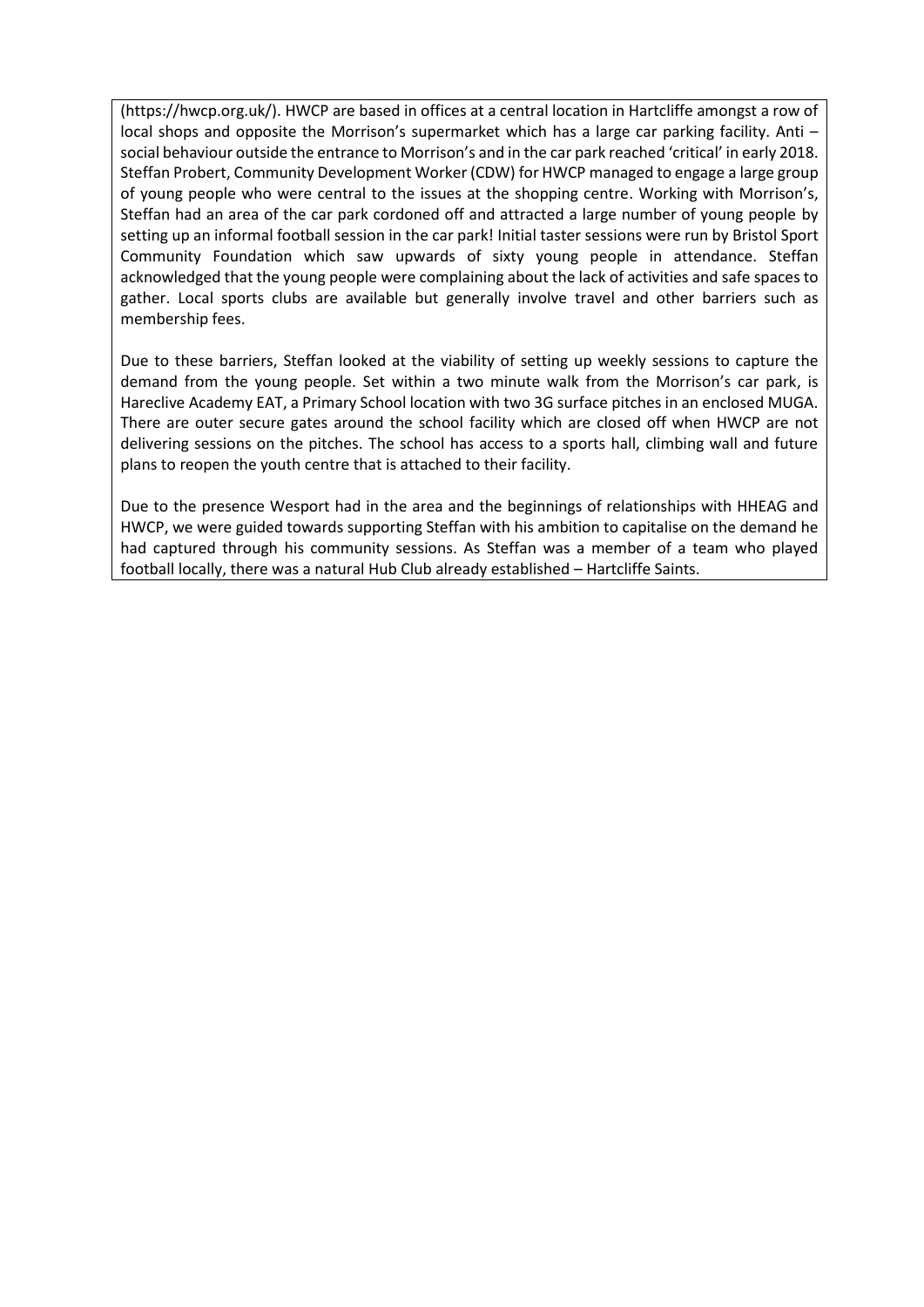### What action was taken to achieve the outcomes?

Discussions about 'right deliverer' were key here. We knew early on that Steffan already had those trusted relationships with the young people and was known in the area. A key driver to achieving the desired outcomes for the project was to have Steffan trained as the lead coach. When conversations started for this satellite club, the CEO of HWCP, Amy Kinnear, was clear that the session had to be self-sufficient and engrained in the community. Initial concerns were the amount of time this was going to take due to the level of commitment required. Steffan and another community member attended a Somerset FA course along with a Coach Core apprentice who was being employed by Wesport. This delayed the start of the satellite club sessions and demanded a lot of time from both Steffan and the local volunteer. They understood that Wesport wanted to ensure that sessions would be safe with the required minimum standards in place. As discussed in the Wesport satellite club submission for funding from April 2019– March 2021, the role of the deliverer / coach when supporting harder to reach groups is imperative. Due to the relationship that we had built with HWCP and Steffan he was able to speak about his frustrations with the time required to attend the FA level 1 course but he was also able to recognise how valuable the skills were that he had learnt from the process.

Through coincidence, the Coach Core apprentice who was training with Wesport attended the same FA Level 1 course and subsequently supported sessions at the satellite club to help Steffan in the initial set up. This provided our apprentice with invaluable experience of community sport with a youth lead approach to delivery. Steff built time into the programme to encourage young people to attend sessions. The apprentice was requested to attend for a 2 hour period. The first 45 minutes was simply a process of walking with a group to the venue to start sessions. This time was used to encourage young people who hung out in the Morrison's car park and surrounding areas to walk with the group to the venue where the sessions were delivered.

Through Steffan's work as a CDW and mainly through his passion as a local resident, joining the dots up to secure Hareclive as a venue was clear. After initially booking Hareclive EACT Academy as the venue for the satellite club sessions, the school quickly recognised the impact that the sessions were having. The school have now offered the pitches for free on the understanding that they are used! This created a number of opportunities:

- A significant reduction on the proposed budget
- A link with Mike Shipway, the community development worker for the EACT school sites across Bristol
- Further partnership working with the school to co create an activity offer for young people

The key to sessions delivered at the school site is the informal nature which sees two pitches in operation – continuously. One pitch supports younger people from the local school and area whilst the other sees the satellite club age range catered for with volunteers and Steffan managing the games. The sessions exist for the community, the door to the court is open for any aged young person to attend.

Fostering an intergenerational approach to sessions sees the groups interacting for the duration of the session. Often, these interactions are short flurries of expletives when balls get kicked out of play! This again is an approach encouraged by Steffan and the team of volunteers to support relationship building in the community. The volunteers who support are local people who grew up on the estate and play for local teams – a seamless scouting opportunity!

Wesport are working to understand the wider implications of using sport as a diversionary activity. As part of the new primary role requirements Wesport have been focussing work in a more hyperlocal way. Where satellite clubs are delivered across the West of England we want to understand how they fit into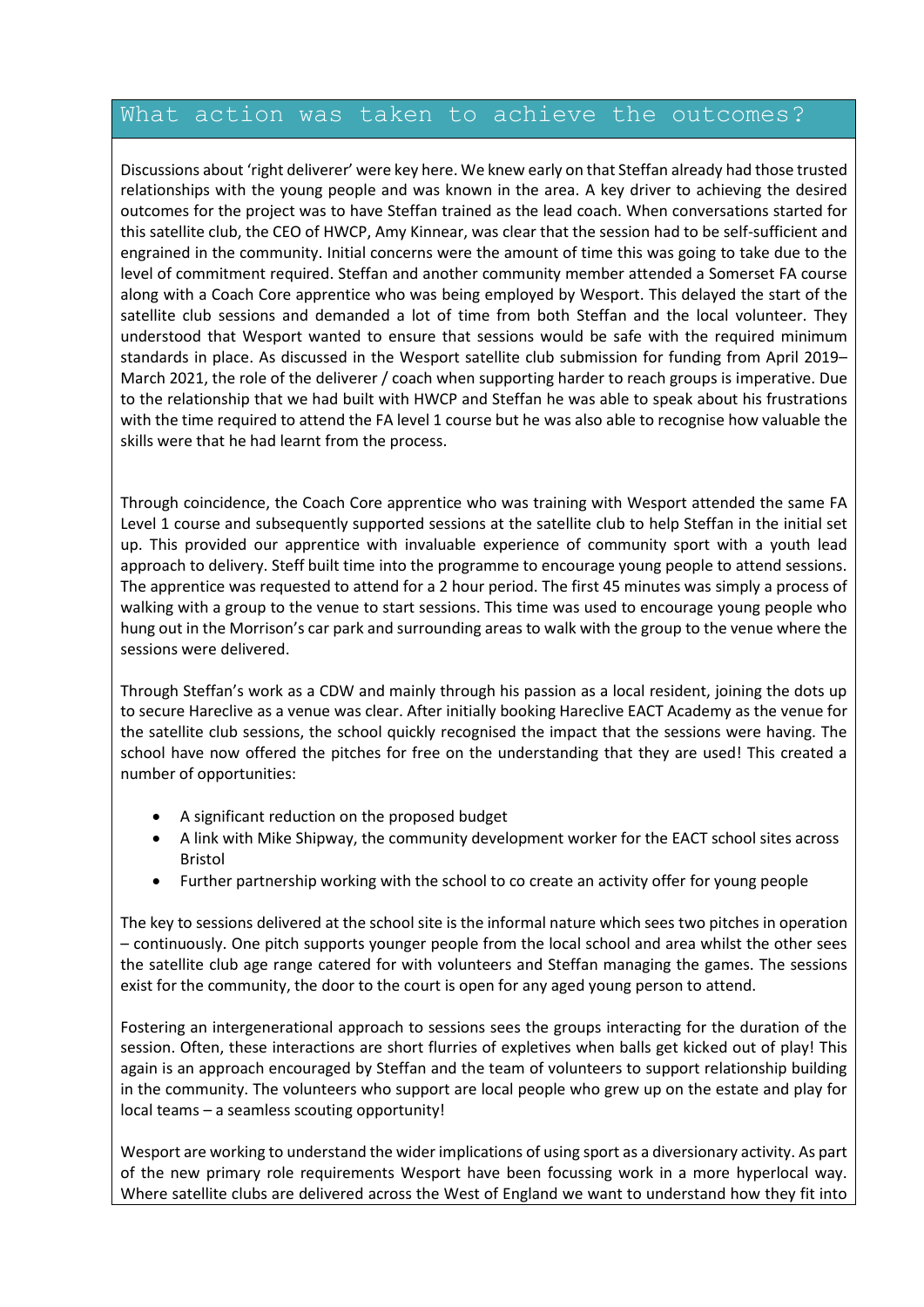the fabric of the community. This in turn will enable usto track the successes and learn from the difficulties and replicate key learnings from this with other projects. We have learnt from the current phase of delivery (2017–19) that projects are more successful when more partners are involved to ensure delivery is joined up.

HWCP have a positive working relationship with Mike Shipway who is the Community Development Worker for Harclive Academy. By working together, both partners have managed to support each other to achieve their individual organisational aims. HWCP are bringing the young people who would previously try to break into play on the site into a supported environment. Hareclive are opening the doors to develop their engagement in the community which will in turn support their future plans to develop the site into a community hub. Meeting with the school enabled us to understand how else we can support the site and ensure we join up the 'resources' that we have available:

- Facilities dispute ongoing at the venue flagged with the representative at Bristol City Council
- Daily Mile Activator liaising with primary lead to support activation at the site
- Primary Links Officer liaising with lead sports coordinator for EACT academies to support access to CPD opportunities

HWCP worked alongside Morrison's and other community partners to maintain a reduction in ASB reported around the Morrison's car park and entrance / local area. Steffan secured additional money from Morrison's to reinstate some detached youth workers to the area to increase the provision of support on weekday evenings. Securing this enabled Steffan to increase the days where sessions were being delivered. With some push back from the community who were complaining that there were more issues since the football started, he increased the number of sessions available to the community (see below). We have mapped this with local crime data to try and map the trajectory of the satellite club sessions and the number of reported crime incidents, specifically ASB:

|  |               | All Incidents of Crime | Anti - Social | Satellite Club |                |
|--|---------------|------------------------|---------------|----------------|----------------|
|  |               | Reported for           | Behaviour     | Timeline and   |                |
|  | Date          | Hartcliffe &           | Incidents     | Number of      |                |
|  |               | Withwood, Bristol      | Reported      | Sessions       |                |
|  | Apr-18        | 320                    | 83            |                | 1              |
|  | $May-18$      | 351                    | 91            |                | 1              |
|  | Jun-18        | 343                    | 103           |                | 1              |
|  | Jul-18        | 349                    | 104           |                | 1              |
|  | Aug-18        | 320                    | 72            |                | 2              |
|  | $Sep-18$      | 263                    | 44            |                | $\overline{2}$ |
|  | Oct-18        | 329                    | 103           |                | $\overline{2}$ |
|  | <b>Nov-18</b> | 324                    | 72            |                | 3              |
|  | Dec-18        | 274                    | 64            |                | 3              |
|  | Jan-19        | 297                    | 96            |                | 3              |

Data available fro[m https://www.police.uk/avon-and-somerset/BS108/crime/.](https://www.police.uk/avon-and-somerset/BS108/crime/)

There are many other factors that can contribute to rise and falls in reports, Wesport have been working on another satellite club project with the Youth Strategy Lead for Avon and Somerset Police, PC Kris Withers. Although the club PC Kris supports is only two miles away from the HWCP project, they are divided by historical issues. HWCP have continual feedback about these levels through the Anti-Social Behaviour Panel they set up where local police are represented.

Wesport are working with PC Kris and a local team of beat officers and PCSO's to begin a conversation about the use of sport as diversionary activity for young people.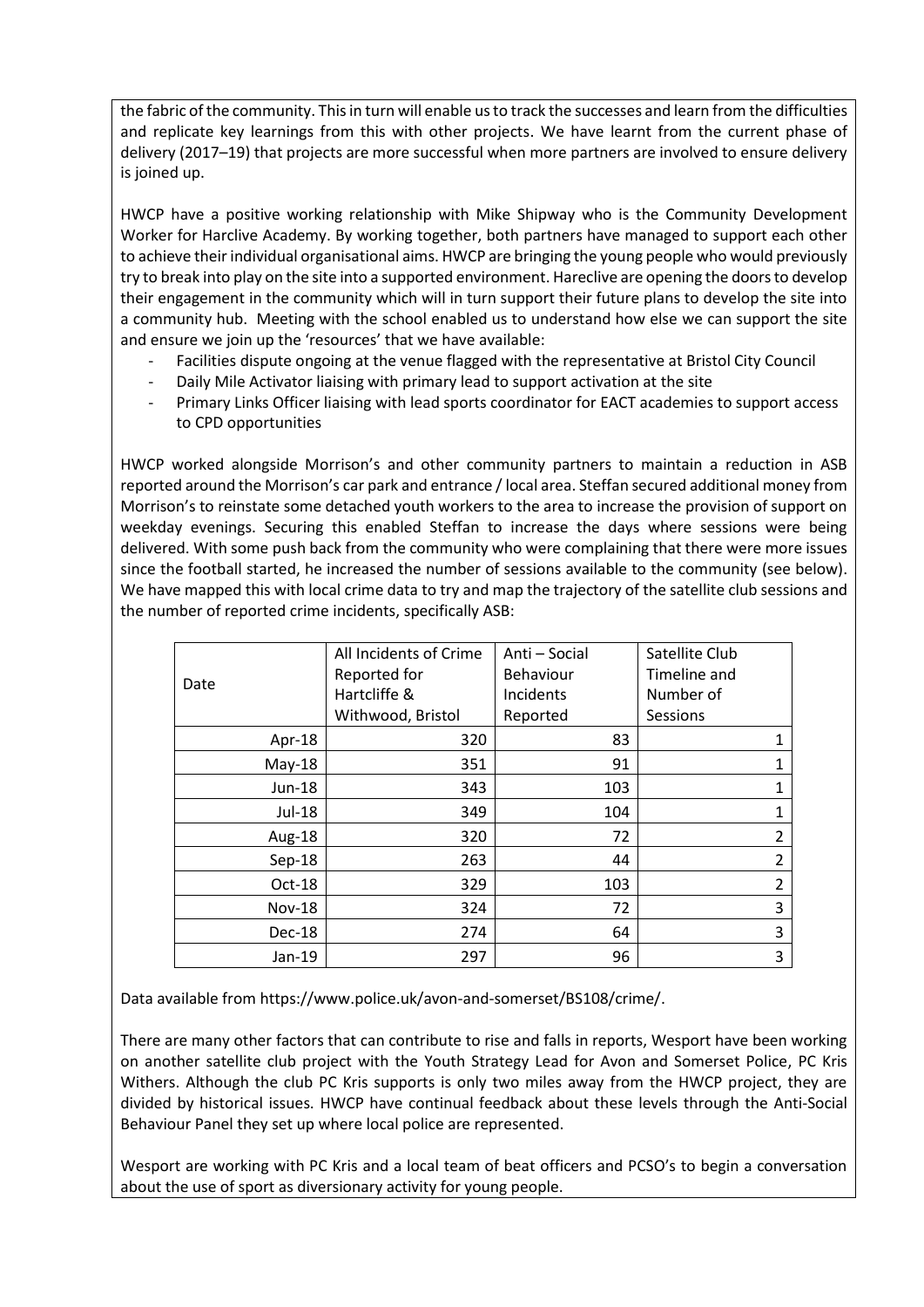### What was the impact on young people at the satellite club?

At the start of the year a local reporter made a film about Hartcliffe with Paul Holbrook, a film director who was born and raised in Hartcliffe. 'Hartcliffe Aspirations' paints a picture of the history of Hartcliffe and delves into the levels of deprivation and current issues across the estate. Neil Maggs (Bristol Cable & Bristol Post) has kindly shared the link for this documentary to help provide a backdrop for the context of this project. Two of the young people we spoke with for the case study feature on the piece which can be found at:

**<https://thebristolcable.org/2019/01/watch-hartcliffe-aspirations-a-short-doc-with-paul-holbrook/>**

At 5:15 minutes into the piece, we meet a group of young people featuring George and Chaz found outside the local Morrison's, sat in the car park discussing trouble that had escalated with police involvement the previous night.

This satellite club project is targeting young people who are simply inactive due to boredom and a serious lack of opportunities locally. These young people do not currently participate in any other forms of physical activity, they acknowledge that they enjoy football but are frustrated at the lack of spaces available to play in. We spoke with a group of young people, to try and understand why they were attending these sessions so consistently:

#### **Q. Where would you be if you weren't here?**

Chaz / George in unison - "Police station!"

George – "If this wasn't here we'd just be round Morrison's, we need more things like this really" Kenzie – "We just get complained about by people, they just say we're little shits and stuff like that. So then Steffan set this up and it's keeping us out of trouble!"

#### **Q. What makes you come along to this though, anyone can set something up but why do you come to this?**

Chaz – " Cause we know Steff"

Kenzie – "We all like football, but can't play anywhere, it's something to do"

Chaz – "I like football, my mates like football so we decided to come along, we know Steff too so he told us to come along…….and he knows us. He knows what we feel like"

George – "Keeps us out of trouble, if we didn't come here we'd just be sat outside Morrison's. We've got nothing to do!"

Chaz – "There's nothing to do, there used to be youth clubs but they've took them all down  $-1$  don't know why."

George – "There aint really anything to do really that's why we start on each other cause we're bored! At least if we're here we're not getting in trouble"

Chaz – "Yea and we ain't on facebook!"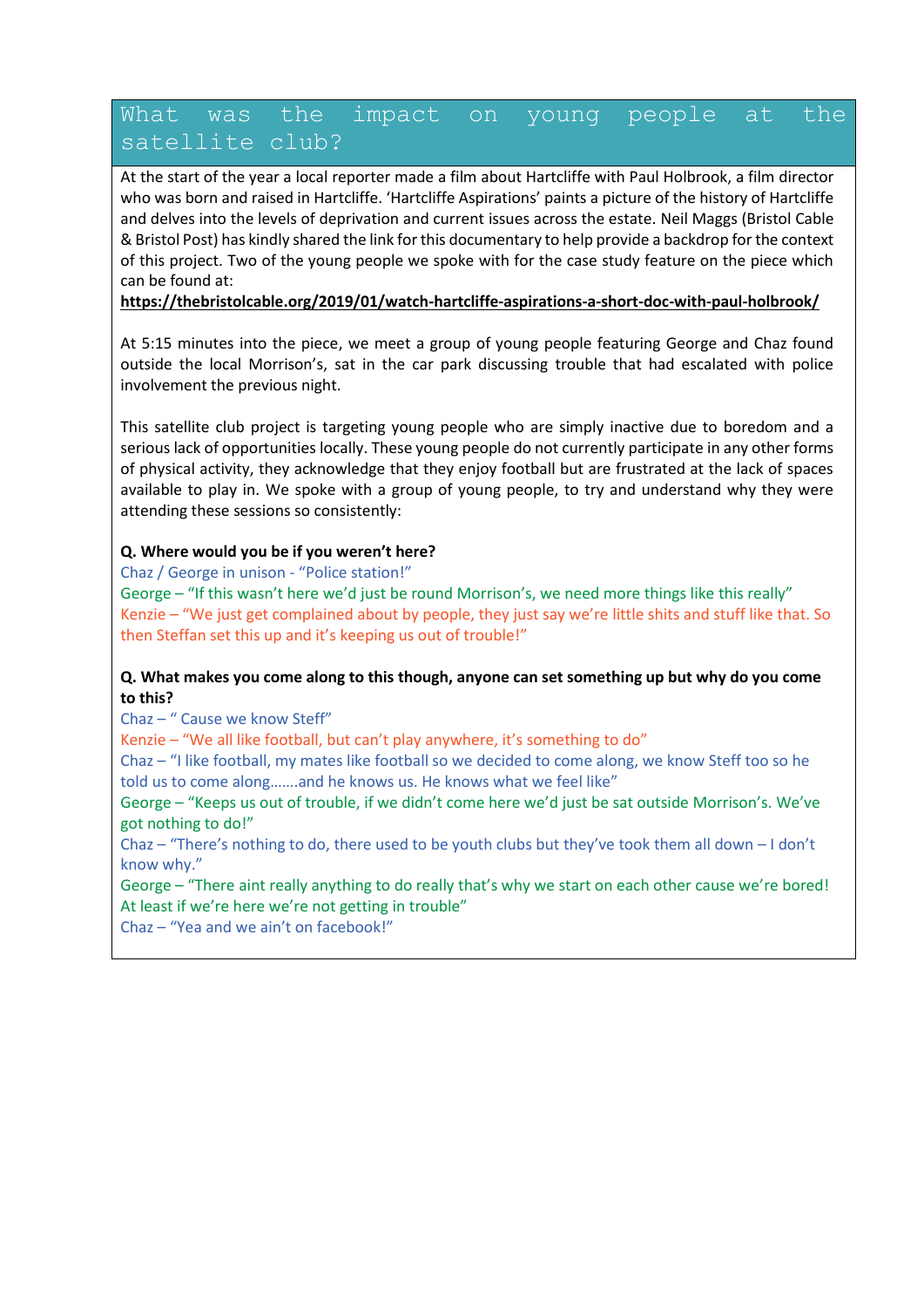

Left to right:

Rob Page – self-confessed 'oldest ball boy in Bristol' volunteer for football project Steffan Probert – lead deliverer HWCP Harvey Cogzell – participant Reagan Humphries – participant Mckenzie Horlock – participant George Williams – participant Chaz Morgan – participant Alfie Horlock – participant

Relationship building to get the young people through the gate was the first step. Longer term plans and creating a safe space for intergenerational play is an ongoing goal for Steffan, he said:

*"The Wesport satellite club funding has lit the touch paper for us. It has been a starting point and now we are looking to develop and evolve the work. A once a week football session served a purpose for getting young people using a space and that has grown to us now offering several sessions each week and introducing different sports and activities.*

*The key to our work has been and will continue to be the engagement of local volunteers becoming session facilitators. We have worked with 300 different children and young people over the 9 months but equally as satisfying has been the 7 local volunteers who have got involved in some way."*

Keeping the gates open for anyone to attend has always been the ethos, supporting those young people who don't play but sit outside of the pitches has been Steffan's ongoing plan. These sessions attract a crowd who simply sit and watch the sessions. With some of the cost savings he's afforded through securing the free venue, Steffan has planned other taster sessions in sports that those who don't engage in football have requested. Rugby delivered by the closest community rugby team St Bernadette's and Boxing taster sessions in the school hall (same venue) are in early stages of delivery. This plays into a larger plan to ensure opportunities are available every night of the week for the local community.

The support from local volunteers is giving Steffan time to work with the group on understanding the impact of their actions. They understand that they need to respect the venue to ensure they are able to continue to return. It also helps the local community to see the young group doing something positive with their time.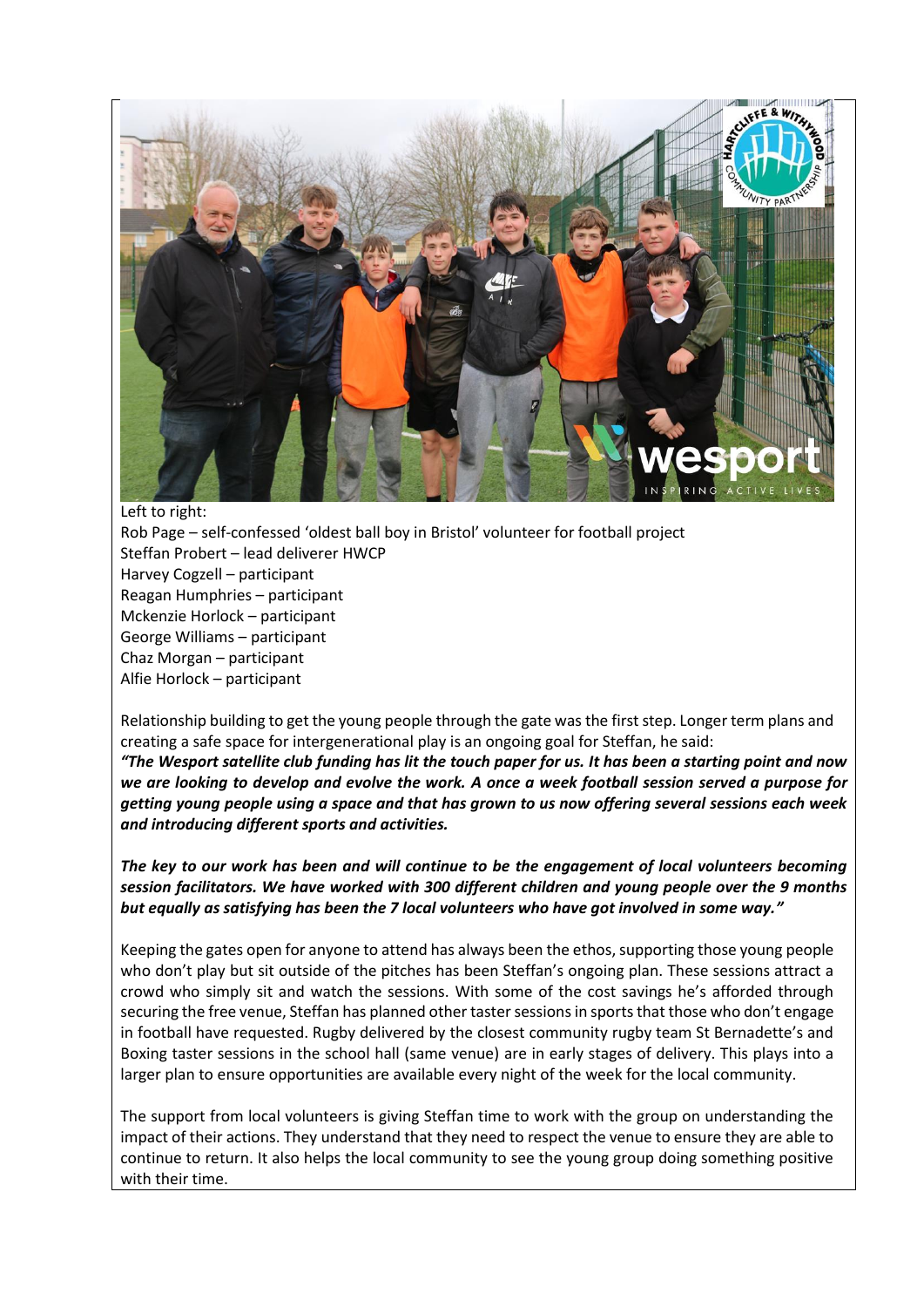### What have you learnt from this satellite club/approach?

This satellite club helped inform key learnings submitted in the Wesport satellite club application for 2019 -21 funding. These include:

- Partnership working
- Sustainability planning
- Demonstrating added value

We've seen development of relationships with partners who sit at differing levels across the community really buy in and support this project. When Bristol's youth contract was undergoing a complete overhaul in summer 2018, HWCP pulled the youth providers from South Bristol together to ensure they knew what the consequences of anticipated funding cuts could mean. Together with the partners, HWCP were able to timetable activities and signpost effectively to young people.

By tracking the engagement of volunteers we are hoping to better demonstrate the value of the investment for each satellite club project. Initially we planned to create reports to demonstrate impact based on investment, numbers engaged and some personal stories. This project gives the opportunity to track the value added by the investment and track the wider social outcomes. Early plans are in place to show:

- Volunteer hours equation to show actual cost savings
- Progression of volunteers
- Community cohesion, positive feelings reported through community consultation

Another key learning point was the flexibility required to work in partnership to get this project funded. Our traditional approach is to request a lot of information upfront about an idea of a project and input this in to an application form to verify the information and deliverer detail. Working with nontraditional partners has taken more time, we have had to understand their overall organisational aims and understand where sport and physical activity plays a part in meeting those aims. After initial discussions Steffan provided the below that mapped out the project under the key headlines that we had supplied in an application form: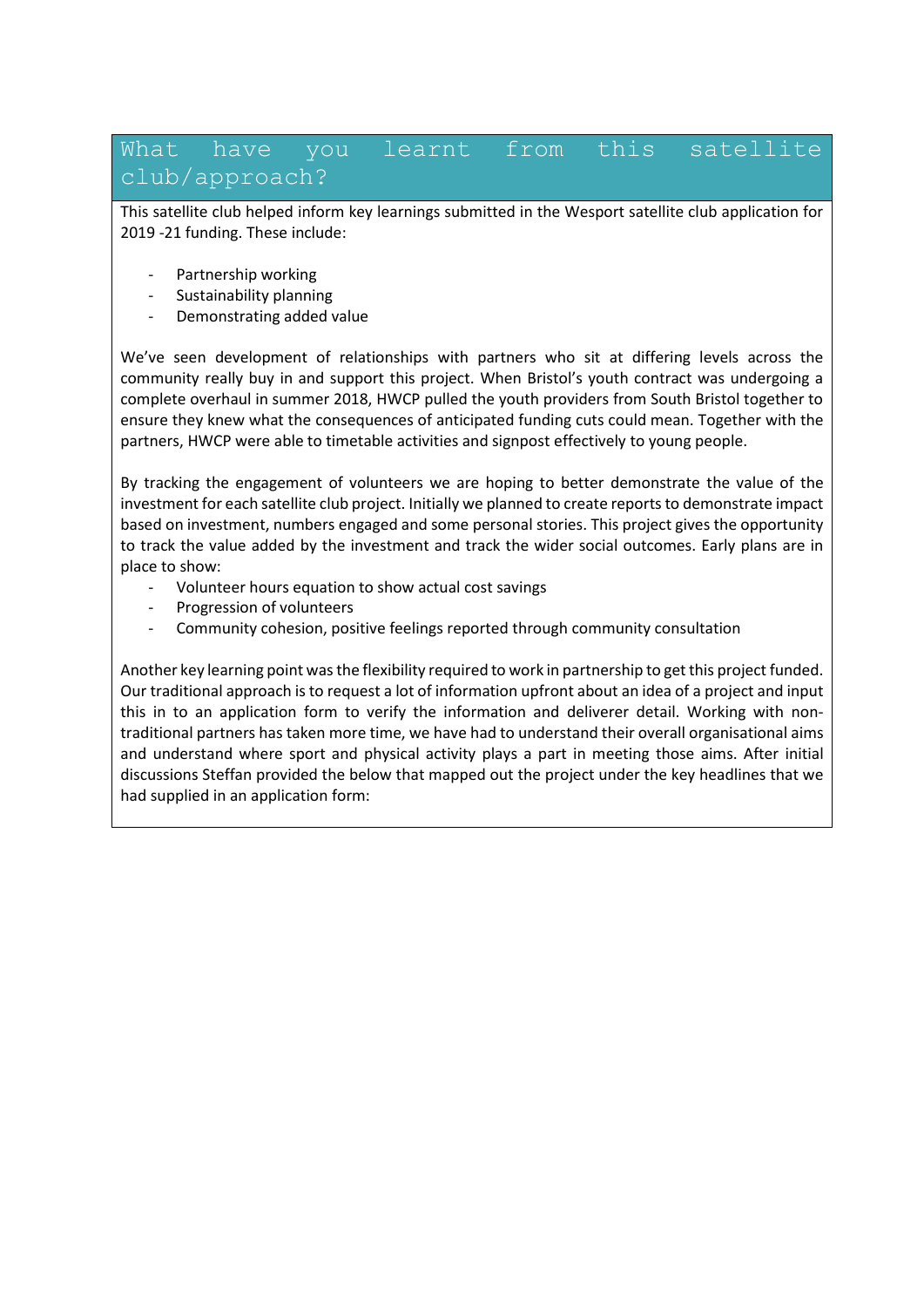

The detail displayed in a simple page of information held all the key requirements for the funding. We spoke around the headlines and understood HWCPs overarching goals and where we could add value to the project i.e. Wesports Coach Core apprentice supplying time as part of his development which in turn added capacity to Steffan's project. It also offered the young people attending sessions another role model who was accessing an alternative education provision. Coach Core aims to change lives of young people in challenging cities in the UK. Bristol's project works directly with community providers and sees a high proportion of those apprentices deliver back into their own communities. This creates a pathway for young people to see that they can achieve careers in sport and physical activity without having to go via a higher education establishment.

Working in an Asset Based Community Development approach, HWCP have taken the strengths of the area and some suitably trained volunteers to imbed something that will leave a legacy for the local community.

# What are the next steps for this satellite club/approach?

As described, this club is totally dependent on community engagement from volunteers. The work Steffan provides is on a volunteer basis which in turn helps inform the wider work he does through his CDW role with HWCP.

There is a desire to support those volunteers who do attend the sessions and to give them some additional skills. This satellite club exists by being informal and providing an opportunity to play –